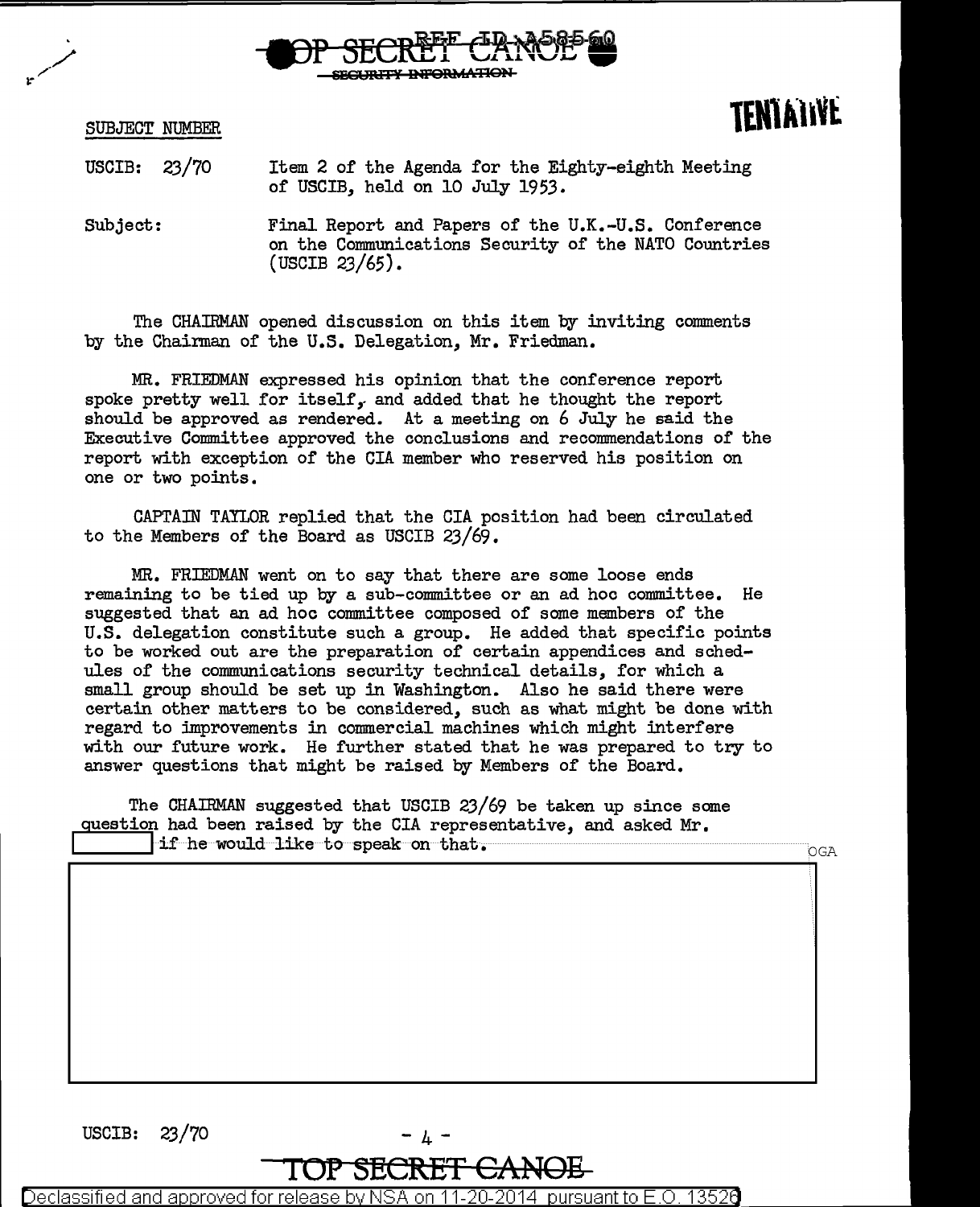

The CHAIRMAN said he thought there was some strength in .the CIA position and that until negotiations have been concluded with the French it will be difficult to tell just what the best procedure would be. He inquired if it would be agreeable to approve the report and to have another look at the question of the best method of proceeding with the other NATO powers, after we conclude with the French. He asked Mr. Friedman if he had any comment on that point.

MR. FRIEDMAN said he thought the important thing to do is to start and see how the French react, and if the French react favorably we could then consider the other countries one by one.

The CHAIRMAN said that CIA would not be estopped by this action from raising the question of other possible means of procedure.

MR. agreed. OGA

MR. KEAY said he thought that was inherent in the report and he believed that the approach to the French was on the basis of further NATO approaches.

|            | MR. FRIEDMAN said the French had already approached                  |                      |
|------------|----------------------------------------------------------------------|----------------------|
|            | with the statement that they were very much                          |                      |
|            | concerned about the insecurity of the communications of certain NATO |                      |
| countries. |                                                                      | $EO$ 3.3 $(h)$ (2)   |
|            |                                                                      | PL 86-36/50 USC 3605 |

The CHAIRMAN said he thought the report is approved unless there was any other comment.

CAPTAIN ROEDER said that the Navy approved the report. He added that they felt that since five years have elapsed since the problem was first presented that it might be desirable to agree at this time to vote a deadline on when the problem would be re-examined rather than let it go on for another few years. He suggested the time limit of one year if that was agreeable and added that the problem could then be re-examined to see what progress has been made.

The CHAIRMAN inquired o£ Captain Taylor *i£* there was any objection to Captain Roeder's proposal.

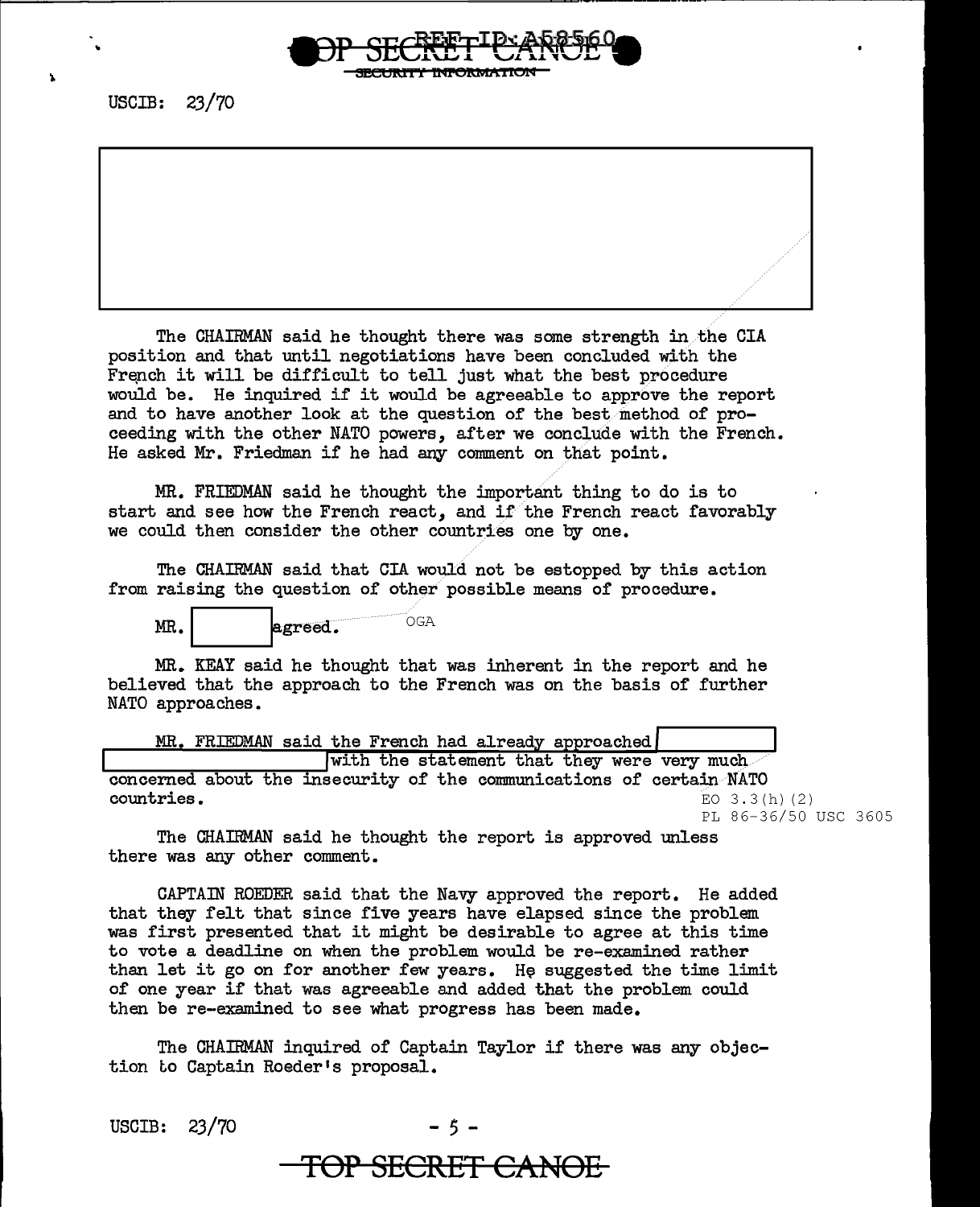

CAPTAIN TAYLOR replied in the negative.

The CHAIRMAN then stated the proposal was approved.

The CHAIRMAN stated that the first matter for implementation was the appointment of the cognizant U.S. authority. He asked for suggestions.

MR. FRIEDMAN stated that in the deliberations of the conference, the conferees had originally definitely suggested that the Department of State and the Foreign Office be made cognizant authorities for making an approach to the French. He added that the specific reference was taken out at the suggestion of the CIA delegate who thought it was presumptuous of the conference to try to tell LSIB and USCIB whom to appoint.

MR. Suggested the Department of State.

MR. ARMSTRONG said that the State Department was perfectly willing to undertake it on the part of USCIB. He added that he assumed that LSIB would appoint the Foreign Office. He added that he understood this to be the case and that the actual person to approach in the Foreign Office had been agreed in the early stages.

MR. FRIEDMAN agreed and added that it was Mr. Parodi.

The CHAIRMAN inquired if there were any other nominations and added that the job requires a high degree of diplomacy and skill. He said he would look to the State Department for that diplomacy. He added that he hoped Mr. Armstrong would take a personal interest in the matter.

MR. ARMSTRONG said he would indeed.. He said he would see that the Ambassador, upon whom we would have to rely very heavily, would be fully briefed on the matter as to how and when, etc.

The CHAIRMAN inquired if the matter would be handled in Paris or London.

MR. ARMSTRONG replied that Paris would be best because it would prevent the French from having to communicate and it could be done with less attention drawn to it in Paris than London.

The CHAIRMAN stated that that would mean getting into higher diplomatic circles.

MR. ARMSTRONG said he thought we should start at the top. The first approach, he said, presumably would be to the Minister who would raise it in the inner-Cabinet level forthwith for approval per se.

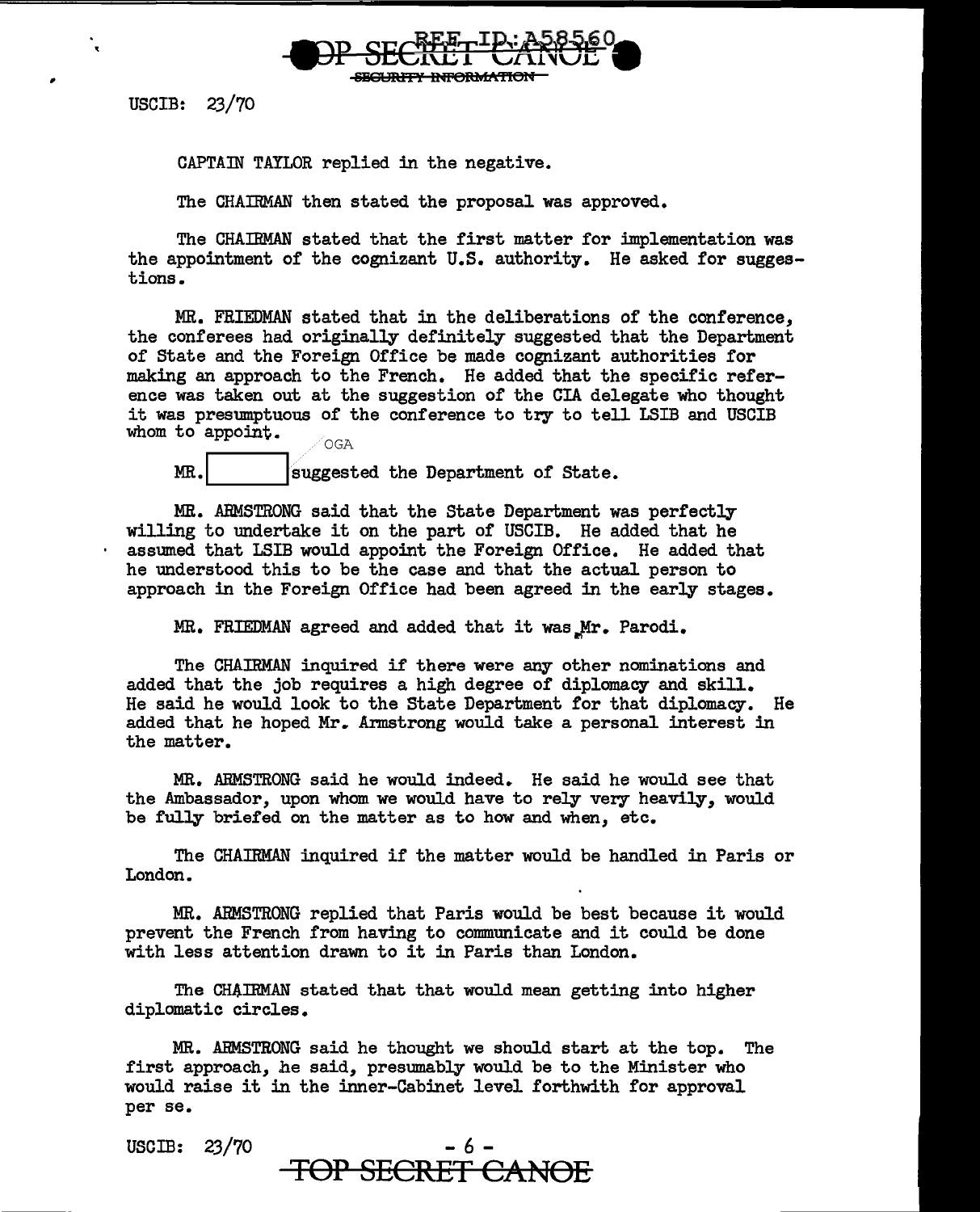

The CHAIRMAN stated that if there were no other nominations, the designation of the State Department as the Cognizant U.S. Authority is approved. He pointed out to Mr. Friedman that he thought the U.S. element of the Combined Working Group would be the State Department and technicians from NSA.

MR. ARMSTRONG stated that with respect to paragraph 32b, the State Department would have to rely very heavily upon NSA and the others.

The CHAIRMAN noted that paragraph 32e stated that "Agreement on the terms and composition of the Combined Working Group to be set up in Washington to facilitate coordination of this action" is required.

MR. FRIEDMAN said that was referred to in the last sentence of paragraph 24. He then proceeded to read this sentence, and added that he assumed that the Group would assist the State Department and the U.S. members of this Combined Working Group.

The CHAIRMAN said it could be left up to the Cognizant U.S. Authorities to see that the Combined Working Group is set up.

MR. FRIEDMAN said he thought that many of these details could be worked out by the Executive Committee.

CAPTAIN TAYLOR asked if it was the sense of the Board that the initial action on the Combined Working Group will be referred to the Executive Committee by the Cognizant U.S. Authorities.

MR. ARMSTRONG replied that it was his understanding that it would be.

The CHAIRMAN stated that the above action was approved.

The CHAIRMAN suggested that the Executive Secretary advise the British of the action taken at this meeting.

CAPTAIN TAYLOR said he would prepare a suitable document.

DECISION: (10 July 1953) USCIB approved the final report and papers of the US/UK conference on Allied (NATO) communications security as a basis for negotiations with the U.K. and agreed that U.K. authorities would be so notified.

It was agreed, further, that:

(1) The Department of State would be the "Cognizant U.S. Authority".

USCIB:  $23/70$ 

**TOP SECRET CANOE**